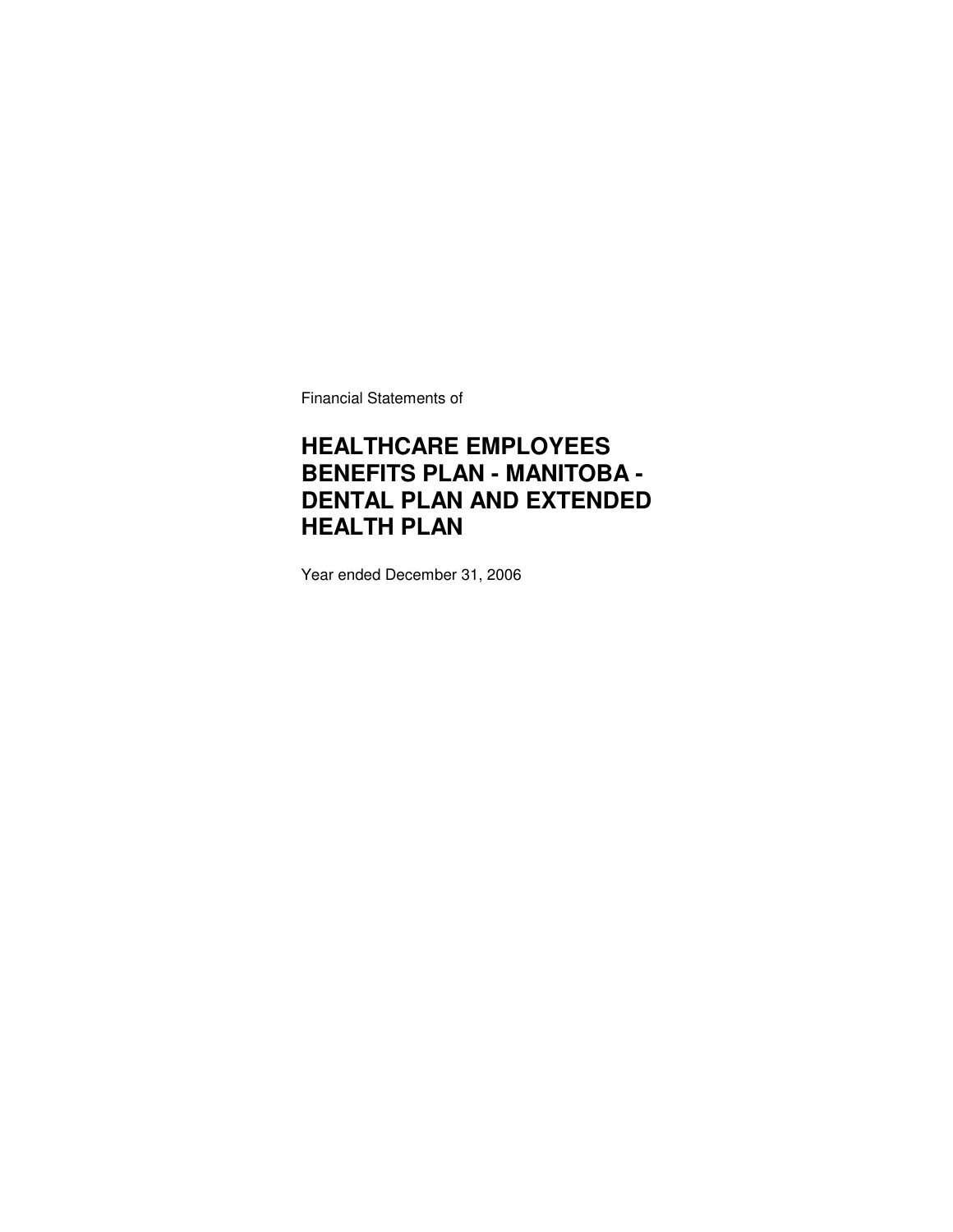

KPMG LLP<br>
Chartered Accountants<br>
Chartered Accountants<br>
Tax (204) 957-1770 **Chartered Accountants**<br>Suite 2000 - One Lombard Place Winnipeg MB R3B 0X3 Canada

Internet www.kpmg.ca

## **AUDITORS' REPORT**

To the Board of Trustees of Healthcare Employees Benefits Plan - Manitoba - Dental Plan and Extended Health Plan

We have audited the statement of net assets of Healthcare Employees Benefits Plan - Manitoba -Dental Plan and Extended Health Plan as at December 31, 2006 and the statement of changes in net assets for the year then ended. These financial statements are the responsibility of the Plans' management. Our responsibility is to express an opinion on these financial statements based on our audit.

We conducted our audit in accordance with Canadian generally accepted auditing standards. Those standards require that we plan and perform an audit to obtain reasonable assurance whether the financial statements are free of material misstatement. An audit includes examining, on a test basis, evidence supporting the amounts and disclosures in the financial statements. An audit also includes assessing the accounting principles used and significant estimates made by management, as well as evaluating the overall financial statement presentation.

In our opinion, these financial statements present fairly, in all material respects, the net assets of the Plans as at December 31, 2006 and the changes in their net assets for the year then ended in accordance with Canadian generally accepted accounting principles.

Signed "**KPMG LLP"**

Chartered Accountants

Winnipeg, Canada

April 5, 2007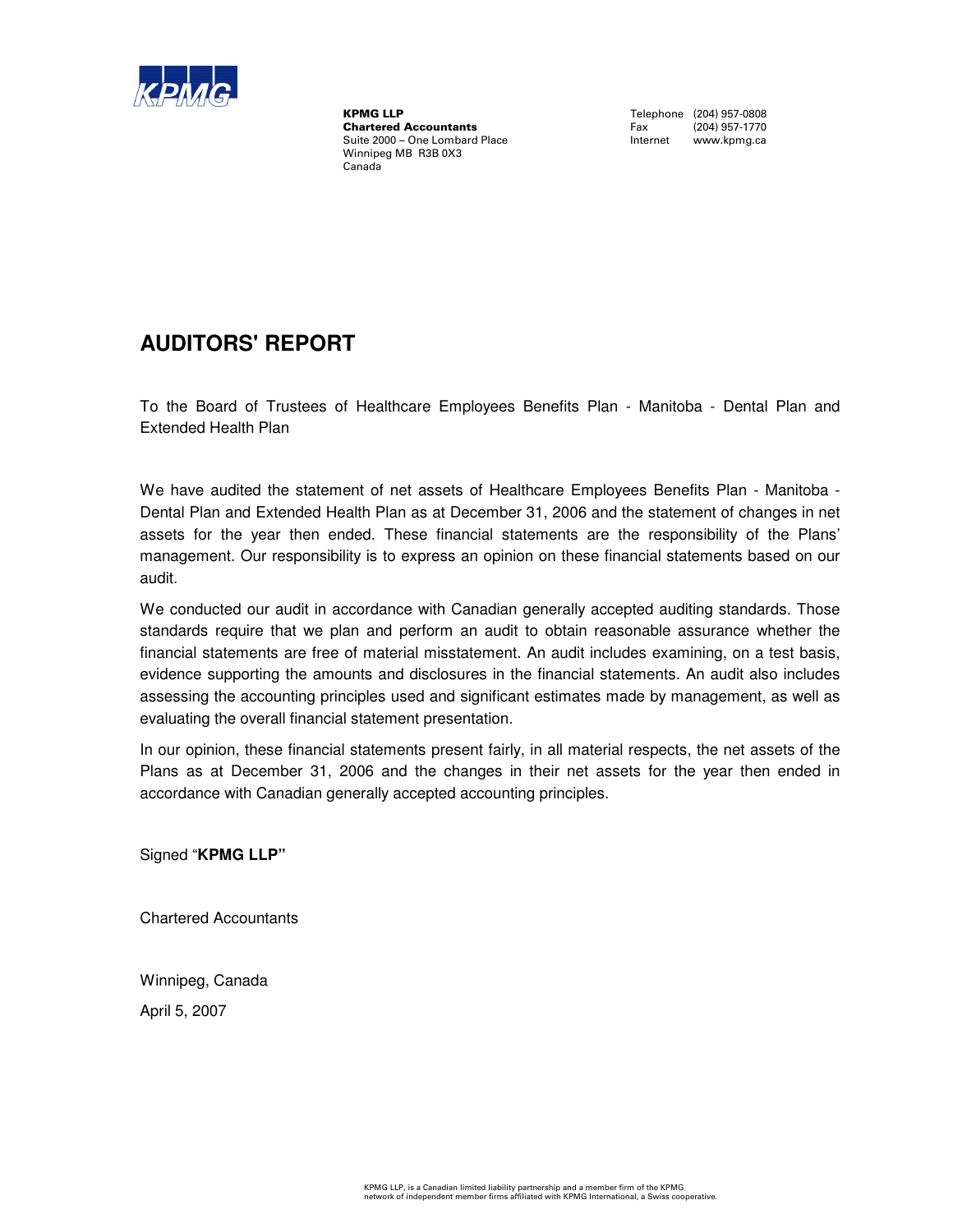**Statement of Net Assets** 

December 31, 2006, with comparative figures for 2005

|                                                                                                        |    | 2006                                          |    | 2005                                          |
|--------------------------------------------------------------------------------------------------------|----|-----------------------------------------------|----|-----------------------------------------------|
|                                                                                                        |    |                                               |    |                                               |
| Assets                                                                                                 |    |                                               |    |                                               |
| Cash                                                                                                   | \$ | 684.138                                       | \$ | 791,254                                       |
| Premiums and other receivables                                                                         |    | 1,835,628                                     |    | 1,551,156                                     |
| Prepaid expenses                                                                                       |    | 269,928                                       |    | 189,281                                       |
| Due from Manitoba Blue Cross - Dental Plan (note 3)                                                    |    | 3,074,347                                     |    | 1,914,416                                     |
| Due from Manitoba Blue Cross - Extended Health Plan (note 3)                                           |    | 1,727,580                                     |    | 2,036,258                                     |
| Capital assets (note 4)                                                                                |    | 20,093                                        |    | 22,392                                        |
|                                                                                                        | \$ | 7,611,714                                     | \$ | 6,504,757                                     |
| <b>Liabilities and Net Assets</b>                                                                      |    |                                               |    |                                               |
| Premiums payable and accrued liabilities                                                               | S  | 2,575,709                                     | \$ | 2,365,263                                     |
| Due to Healthcare Employees Pension Plan - Manitoba (note 8)                                           |    | 19,621                                        |    | 18,307                                        |
| Obligations for IBNR (note 5):<br>Dental Plan<br><b>Extended Health Plan</b>                           |    | 420,454<br>1,036,892<br>1,457,346             |    | 409,468<br>1,775,015<br>2,184,483             |
|                                                                                                        |    | 4,052,676                                     |    | 4,568,053                                     |
| Net assets represented by:<br>Capital fund<br>Internally restricted fund (note 6)<br>Unrestricted fund |    | 20,093<br>2.133,255<br>1,405,690<br>3,559,038 |    | 22,392<br>1,968,033<br>(53, 721)<br>1,936,704 |
|                                                                                                        |    | \$7,611,714                                   | S  | 6,504,757                                     |

See accompanying notes to financial statements.

On behalf of the Board of Trustees:

Chair rian Celis Vice-Chair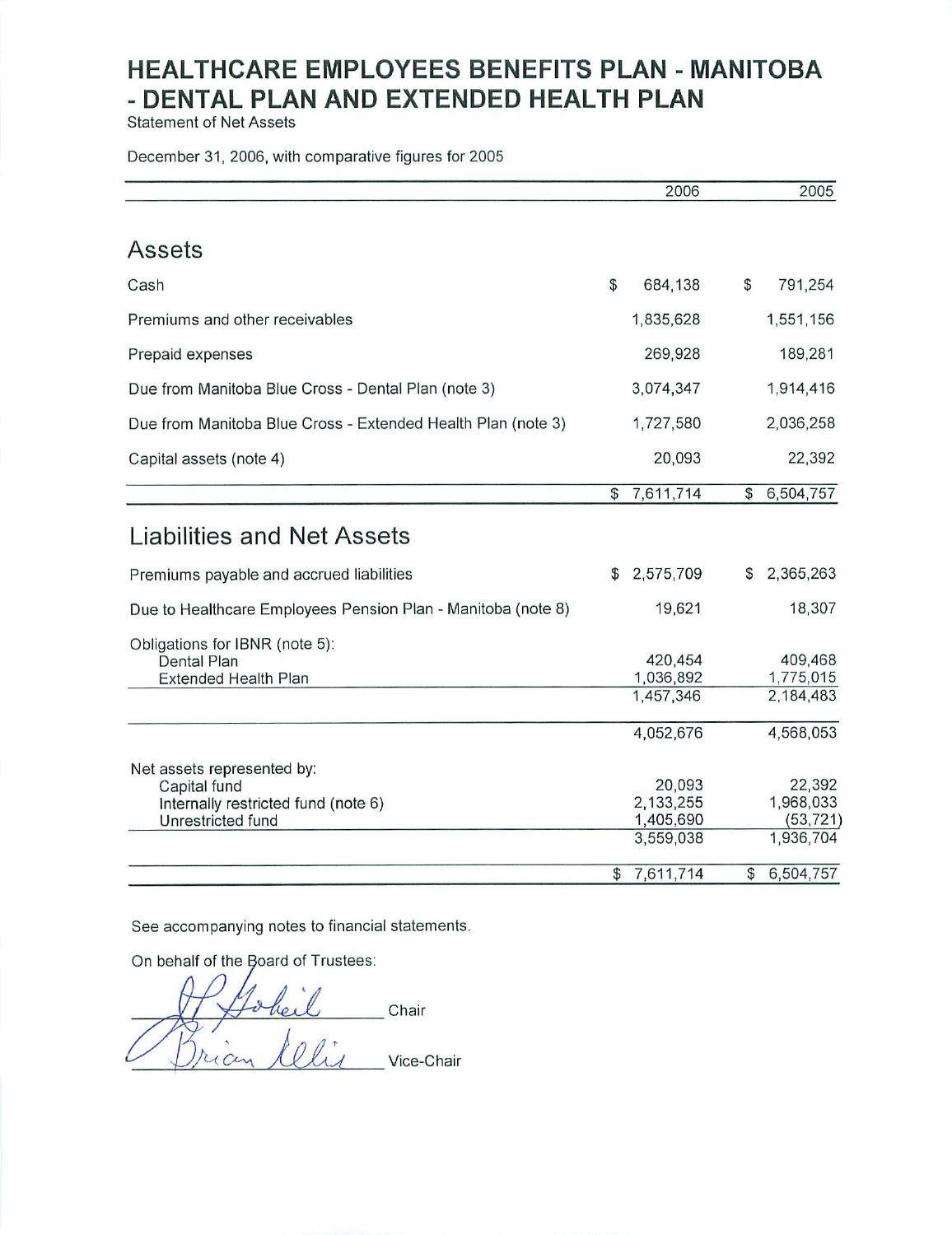Statement of Changes in Net Assets

Year ended December 31, 2006, with comparative figures for 2005

|                                    |              | Extended         |                 |     |            |
|------------------------------------|--------------|------------------|-----------------|-----|------------|
|                                    |              | Health           | 2006            |     | 2005       |
|                                    | Dental Plan  | Plan             | Total           |     | Total      |
|                                    |              |                  |                 |     |            |
| Increases:                         |              |                  |                 |     |            |
| <b>Premiums</b>                    | \$14,422,155 | \$<br>13,311,860 | \$27,734,015    | \$. | 26,247,364 |
| Investment income                  | 103,385      | 134,265          | 237,650         |     | 135,028    |
|                                    | 14,525,540   | 13,446,125       | 27,971,665      |     | 26,382,392 |
| Decreases:                         |              |                  |                 |     |            |
| Claims incurred                    | 12,613,691   | 12, 141, 272     | 24,754,963      |     | 22,970,343 |
| Interest - Blue Cross              |              | 44,331           | 44,331          |     | 38,420     |
| Amortization of capital assets     | 5,325        | 4,722            | 10,047          |     |            |
| Administrative - HEBP (note 8)     | 77,906       | 69,085           | 146,991         |     | 180,119    |
| <b>Administrative - Blue Cross</b> | 644,849      | 844,219          | 1,489,068       |     | 1,446,456  |
| Travel health insurance premiums   |              | 631,068          | 631,068         |     | 558,396    |
|                                    | 13,341,771   | 13,734,697       | 27,076,468      |     | 25,193,734 |
| Net increase (decrease) prior to   |              |                  |                 |     |            |
| change in obligations              | \$1,183,769  | \$<br>(288, 572) | \$<br>895,197   | \$  | 1,188,658  |
| Change in obligations for IBNR     | (10, 986)    | 738,123          | 727,137         |     | (203, 718) |
| Increase in net assets             | \$1,172,783  | \$<br>449,551    | \$<br>1,622,334 | \$  | 984,940    |

|                                                |               | Unrestricted Fund |                              |              |           |                 |
|------------------------------------------------|---------------|-------------------|------------------------------|--------------|-----------|-----------------|
|                                                |               | Extended          | Internally                   |              |           |                 |
|                                                |               | Health            | Restricted                   | Capital      | 2006      | 2005            |
|                                                | Dental Plan   | Plan              | Fund                         | fund         | Total     | Total           |
|                                                |               |                   |                              |              |           |                 |
| Net assets.<br>beginning of year               | \$<br>123,191 |                   | $$$ (176,912) \$1,968,033 \$ | 22,392<br>\$ | 1,936,704 | \$<br>951,764   |
| Increase (decrease) in<br>net assets           | 1,178,108     | 454,273           |                              | (10, 047)    | 1,622,334 | 984,940         |
| Transfer for capital<br>assets (note 4)        | (4, 106)      | (3,642)           |                              | 7,748        |           |                 |
| Transfer for internally<br>restricted (note 6) | (41,690)      | (123, 532)        | 165,222                      |              |           |                 |
| Net assets, end of year                        | \$1,255,503   | 150,187<br>\$     | $$2.133.255$ \$              | 20.093<br>\$ | 3.559.038 | 1.936.704<br>\$ |

See accompanying notes to financial statements.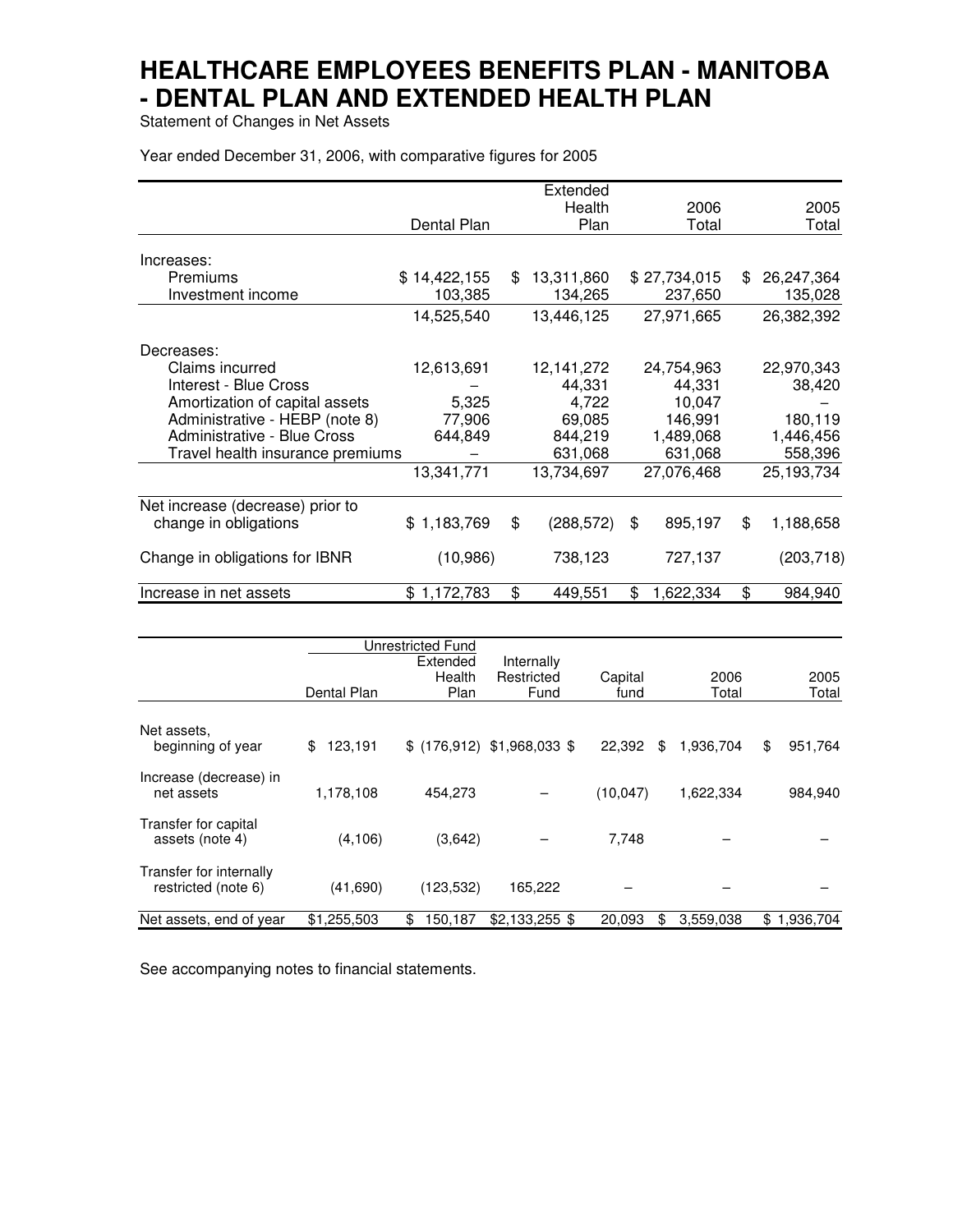Notes to Financial Statements

Year ended December 31, 2006

#### **1. General:**

The Healthcare Employees Benefits Plan - Manitoba (HEBP) is a jointly trusteed, not-for-profit organization which includes the dental plan and extended health plan (the Plans) for healthcare employees in Manitoba.

The Plans are registered as health and welfare trusts under the *Income Tax Act* and is not subject to income taxes.

The dental plan and extended health plan are not-for-profit plans. They provide dental coverage and basic and enhanced health benefits to participating active employees. They also include a retiree plan with basic - ambulance/semi-private plan and an enhanced health plan. Claims administration and adjudication for these plans is provided by Manitoba Blue Cross. The Plans are on a self-insured budgeted administrative services only basis (BASO).

### **2. Significant accounting policies:**

(a) Basis of presentation:

These financial statements are prepared on a going concern basis and present the aggregate financial position of the Plans as separate financial reporting entities, independent of the participating employers and members. Only the assets and obligations to members eligible to participate in the Plans have been included in these financial statements. These financial statements do not portray the funding requirements of the Plans or the benefit security of the individual plan members.

(b) Fund accounting:

Assets, liabilities, revenues and expenses related to the Plans' capital assets are recorded in the Capital Fund. The Internally Restricted Fund represents amounts restricted by the Board of Trustees for claims fluctuation reserves (note 6). All other assets, liabilities, revenues and expenses are reported in the Unrestricted Fund.

(c) Capital assets:

Capital assets are recorded at cost less accumulated amortization. Repairs and maintenance costs are charged to expense. Betterments which extend the estimated useful life of an asset are capitalized. When a capital asset no longer contributes to the Plans' ability to provide services, its carrying amount is written-down to its residual value. Capital assets, which include computer projects, will be amortized on a straight-line basis over three years as the projects are completed. Amortization expense is reported in the Capital Fund.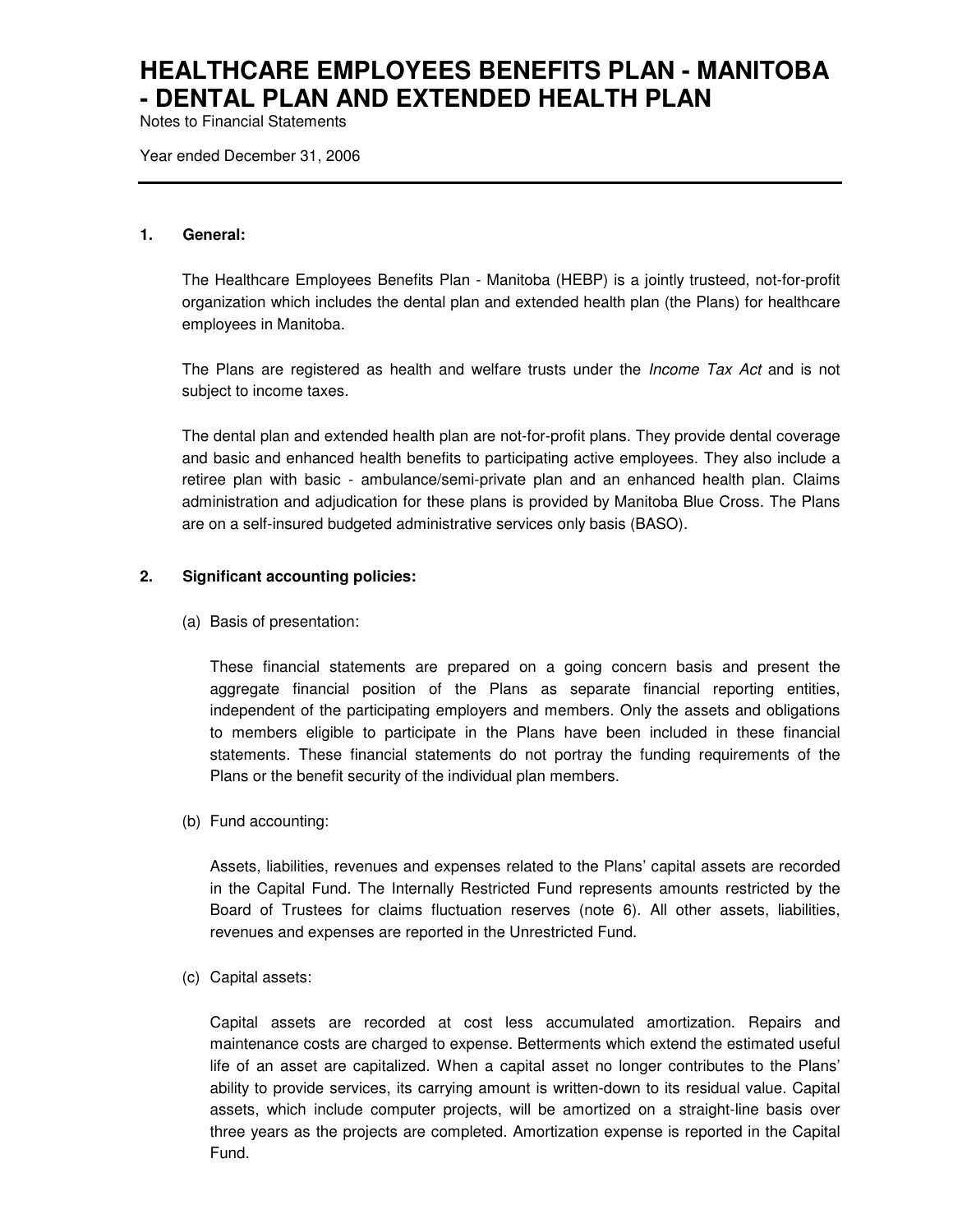Notes to Financial Statements (continued)

Year ended December 31, 2006

### **2. Significant accounting policies (continued):**

(d) Premiums:

Premiums recorded in the statement of changes in net assets include the employees' and employers' share of the premiums required for dental and extended health coverage.

(e) Use of estimates:

The preparation of financial statements requires management to make estimates and assumptions that affect the reported amounts of assets and liabilities, the disclosure of contingent assets and liabilities at the date of the financial statements and the reported amounts of increases and decreases in net assets during the year. Actual results could differ from those estimates.

### **3. Due from Manitoba Blue Cross:**

|                                                                                                   | 2006                     | 2005                   |
|---------------------------------------------------------------------------------------------------|--------------------------|------------------------|
| Due from Manitoba Blue Cross - Dental Plan<br>Due from Manitoba Blue Cross - Extended Health Plan | \$3,074,347<br>1.727.580 | 1.914.416<br>2,036,258 |
|                                                                                                   | 4.801.927                | \$3,950,674            |

The amounts due from Manitoba Blue Cross are funds held by Manitoba Blue Cross to fund the Plan's obligations for IBNR, which are fully funded, and the claims fluctuation reserves, which are partially funded as disclosed in note 6.

Interest was earned on the amounts due from Manitoba Blue Cross ranging from 2.15 percent to 3.72 percent (2005 - 1.1 percent to 2.56 percent).

### **4. Capital assets:**

|                   |              |                             | 2006              |   | 2005              |
|-------------------|--------------|-----------------------------|-------------------|---|-------------------|
|                   | Cost         | Accumulated<br>amortization | Net book<br>value |   | Net book<br>value |
| Computer projects | \$<br>30,140 | 10.047                      | 20,093            | S | 22,392            |

In fiscal 2006, \$7,748 (2005 - \$1,083) was transferred from the Unrestricted Fund to the Capital Fund for the computer projects.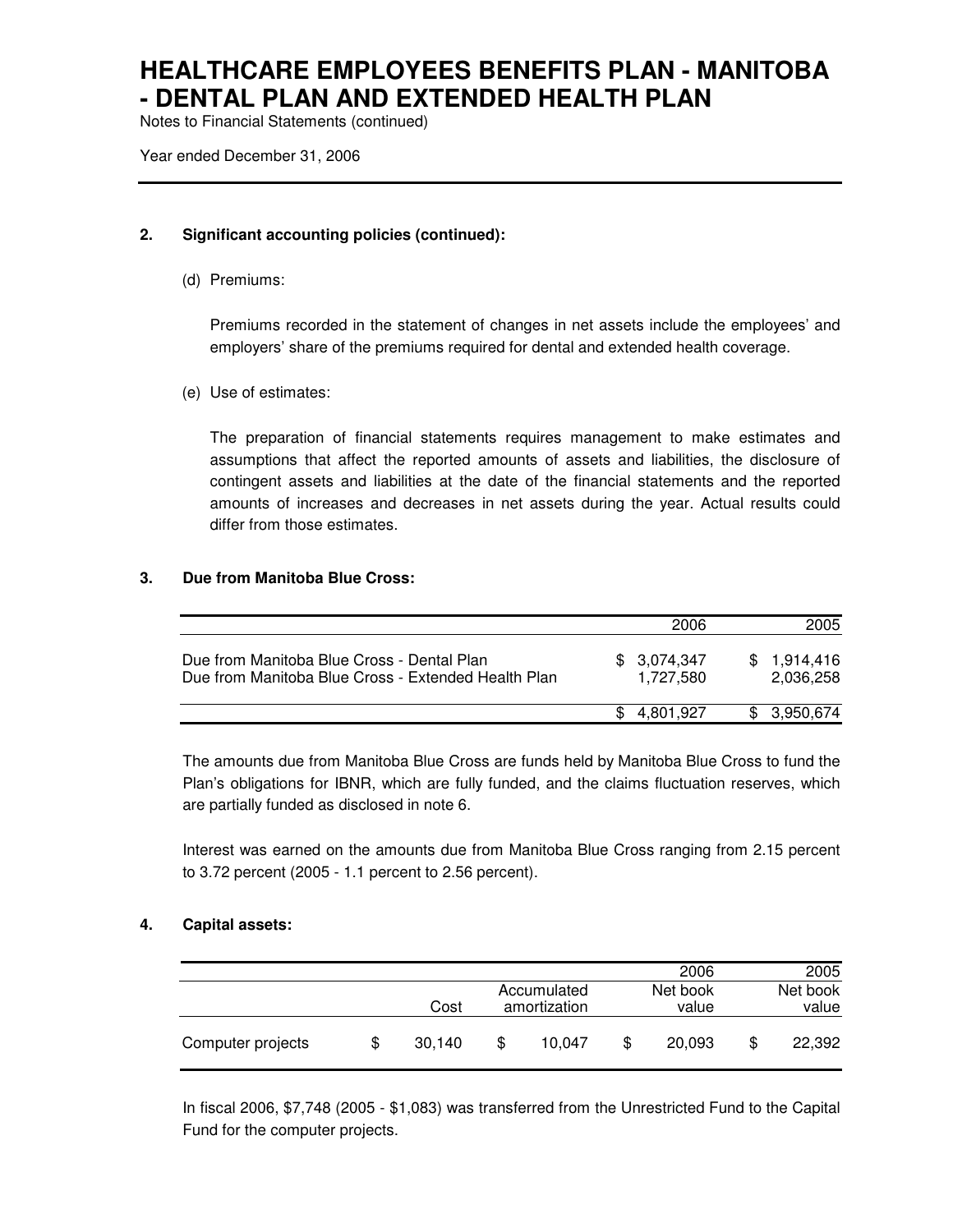Notes to Financial Statements (continued)

Year ended December 31, 2006

### **5. Obligations for incurred but not reported (IBNR):**

The obligations for IBNR are estimates of claims which have been incurred but not reported at the date of the financial statements. The obligations are based on a study of claims during the fiscal year and are specific to the type of benefits provided.

### **6. Internally restricted for claims fluctuation reserves (CFR):**

The Board of Trustees has approved the establishment of claims fluctuation reserves. The reserve for the Dental Plan has been established at an amount equal to 10 percent of the current year's premiums for the Dental Plan and is fully funded.

The Extended Health Plan consists of the Basic plan, the Retiree plan and the Enhanced plan. The reserve for each of these plans has been established at an amount equal to 15 percent of the current year's premiums. The Basic and Retiree plans have fully funded reserves while the Enhanced plan is not fully funded. The Board of Trustees has established a funding plan that will fully fund the reserve for the Enhanced plan within 3 years.

Internally restricted for CFR is allocated as follows:

|                                            | 2006                       | 2005                        |
|--------------------------------------------|----------------------------|-----------------------------|
| Dental Plan<br><b>Extended Health Plan</b> | 1,442,107<br>S.<br>691.148 | 1,400,417<br>\$.<br>567,616 |
|                                            | \$2,133,255                | 1,968,033                   |

### **7. Underlying risks:**

Claims and premiums risk:

The nature of the unpaid claims is such that the establishment of obligations is based on known facts and interpretation of circumstances, on a case by case basis, and is therefore a complex and dynamic process influenced by a variety of factors.

Consequently, the establishment of obligations and premium rates relies on the judgment and opinions of a number of professionals, on historical precedent and trends, on prevailing legal, economic, social and regulatory trends and on expectations as to future developments. The process of determining premium rates and reserves necessarily involves risks that the actual results will deviate, perhaps substantially, from the best estimates made.